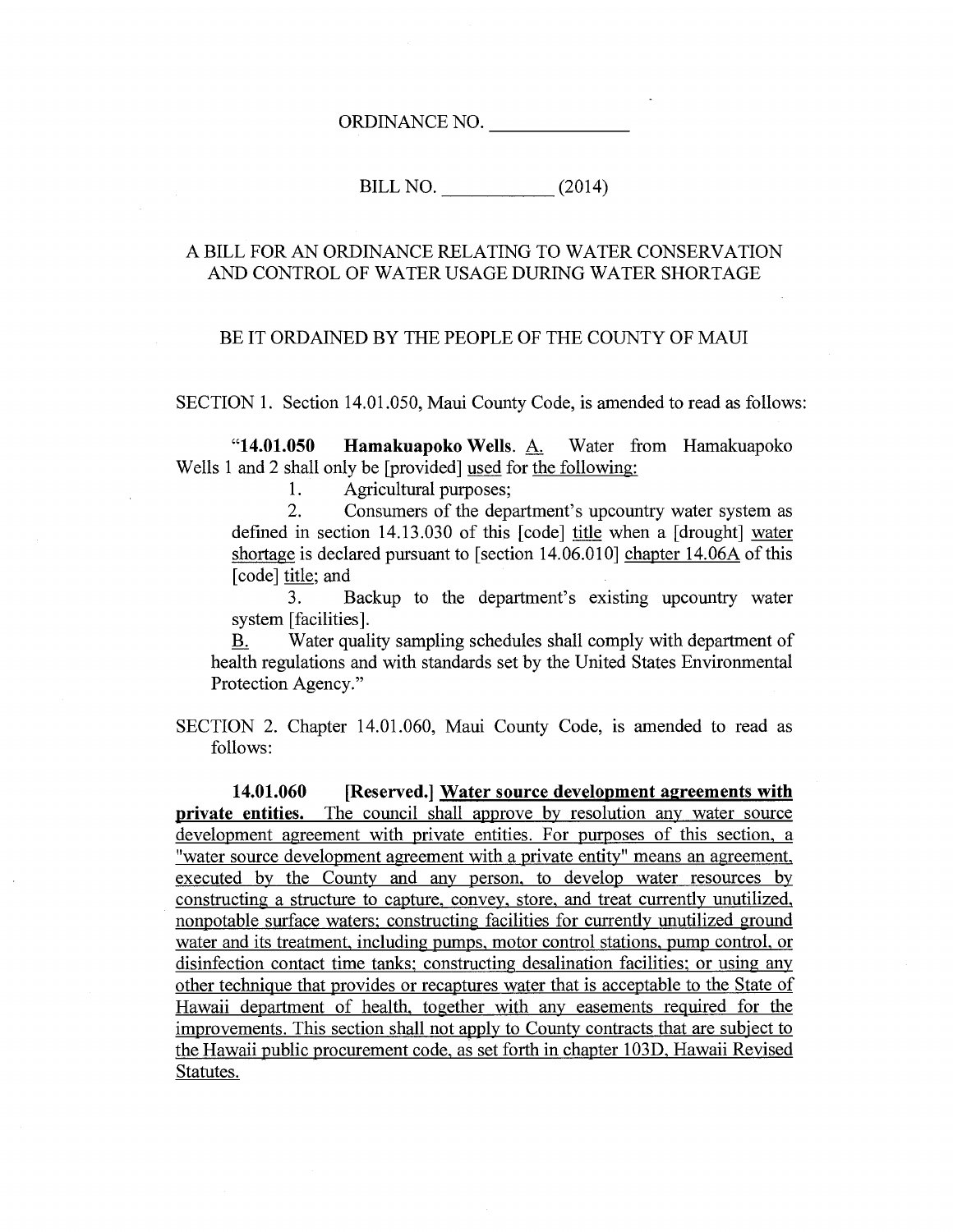SECTION 3. Chapter 14.03, Maui County Code, is repealed.

SECTION 4. Chapter 14.06, Maui County Code, is repealed.

SECTION 5. Title 14, Article 1, Maui County Code, is amended by adding a new chapter 14.06A to read as follows:

#### "Chapter 14.06A

### WATER CONSERVATION AND CONTROL OF WATER USAGE DURING WATER SHORTAGE

Sections:

| 14.06A.010 | Policy statement.                                                        |
|------------|--------------------------------------------------------------------------|
| 14.06A.020 | Definitions.                                                             |
| 14.06A.030 | Water-efficient toilets, plumbing fixtures, and irrigation<br>equipment. |
| 14.06A.040 | <b>Leak detection.</b>                                                   |
| 14.06A.050 | <b>Education and incentives.</b>                                         |
| 14.06A.060 | Declaration of water shortage.                                           |
| 14.06A.070 | Stages of water shortage.                                                |
| 14.06A.080 | Notice and publication of declaration of water shortage.                 |
| 14.06A.090 | <b>Agricultural consumers.</b>                                           |
| 14.06A.100 | <b>Exemptions.</b>                                                       |
| 14.06A.110 | Violation-penalty.                                                       |
| 14.06A.120 | Review.                                                                  |

**14.06A.010 Policy statement.** A. Pursuant to Article XI, Section 1 of the Hawaii State Constitution, the County finds that water is a public trust resource.

B. The County's policy is to promote water conservation and take preventative measures to reduce the risk and severity of water shortages.

C. Water conservation is essential to preserve water resources, and to protect public health, safety, and welfare.

D. Unrestricted water use for nonessential needs during times of water shortage may endanger the adequacy of the County's water supply for essential needs.

**14.06A.020 Definitions.** When used in this chapter, unless the context clearly indicates a different meaning, "Water-efficient" means practices using improved technologies and methods to obtain desired results utilizing the least amounts of water.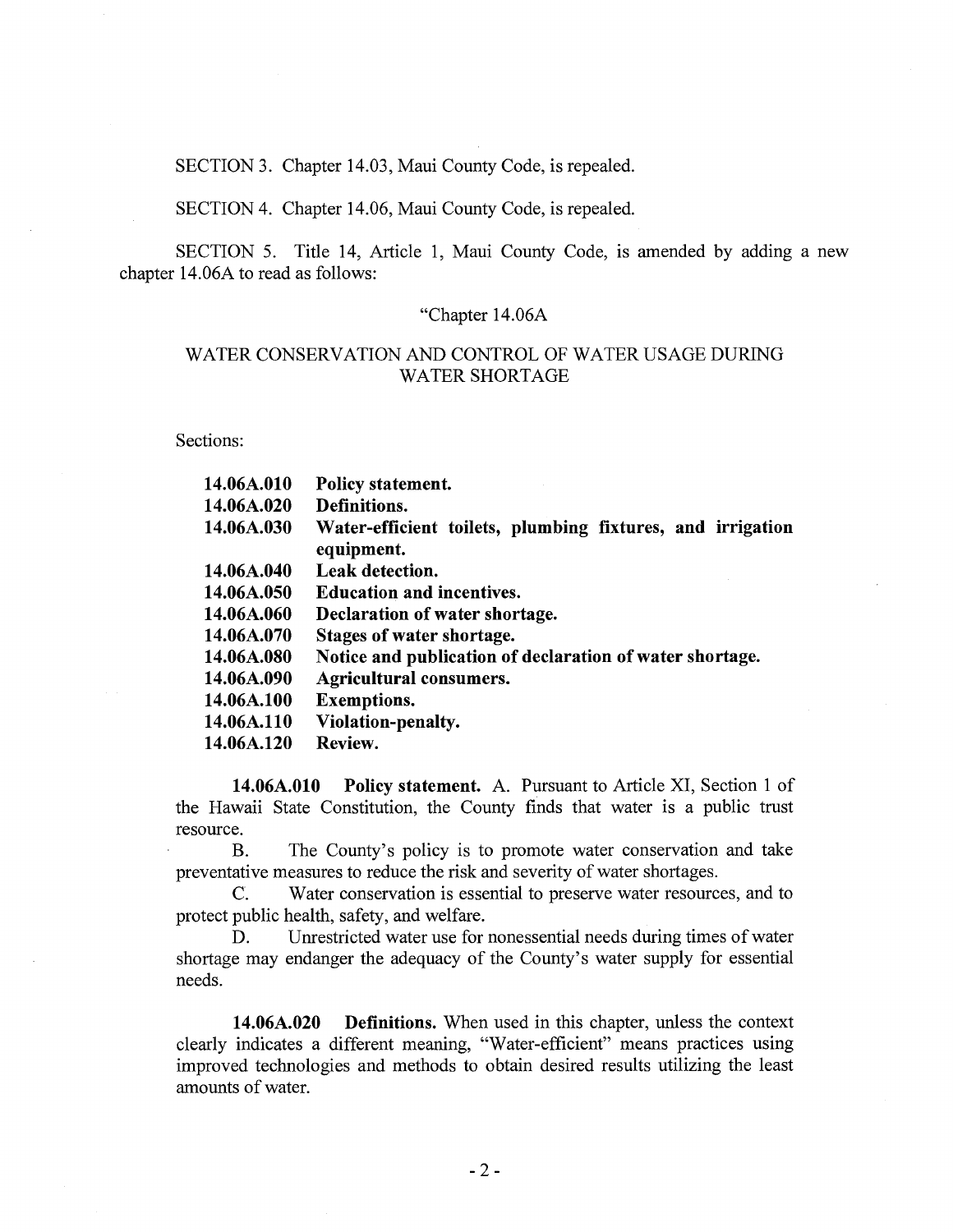**14.06A.030 Water-efficient toilets, plumbing fixtures, and irrigation equipment.** No later than January 1, 2018, the County shall retrofit all County facilities and grounds with water-efficient toilets, plumbing fixtures, and irrigation equipment consistent with water conservation design principles available at the time of the retrofit.

**14.06A.040 Leak detection.** A. The department shall monitor water consumption and issue high-consumption notices to consumers when warranted.

B. The department shall prioritize the replacement of old and leakprone water mains.

C. When available, the department shall reasonably distribute leak detection tablets or other leak detection methods to detect toilet tank leaks to a consumer upon request.

D. The department shall encourage the public to report water leaks.

**14.06A.050 Education and incentives.** A. The department shall promote water conservation education.

B. When available, the department shall reasonably provide water-efficient faucet and shower fixtures, and outdoor hose nozzles, to consumers upon request at no charge.

C. The department, in consultation with the board, shall implement an incentive program to encourage consumers to replace old toilets and water fixtures with those that have increased levels of water efficiency and are consistent with water conservation design principles.

**14.06A.060 Declaration of water shortage.** A. The director, with approval of the mayor, may declare a water shortage whenever the water supply becomes inadequate in any area in the County or County water system because of a period of drought, an infrastructure or mechanical malfunction, natural disaster, or other event causing a water shortage.

B. Prior to declaring a water shortage, the director shall consider the following:

- 1. Current and predicted weather patterns;<br>2. Reservoir water levels:
- Reservoir water levels:
- 3. Surface water flow; and
- 4. Current and predicted water usage.

**14.06A.070 Stages of water shortage.** A. In declaring a water shortage, the director shall designate the appropriate stage of the water shortage, as follows:

1. Stage 1. A stage 1 water shortage shall exist if the director determines that anticipated water demand in an area is projected to exceed available water supply by one to fifteen per cent.

2. Stage 2. A stage 2 water shortage shall exist if the director determines that anticipated water demand in an area is projected to exceed available water supply by sixteen to thirty per cent.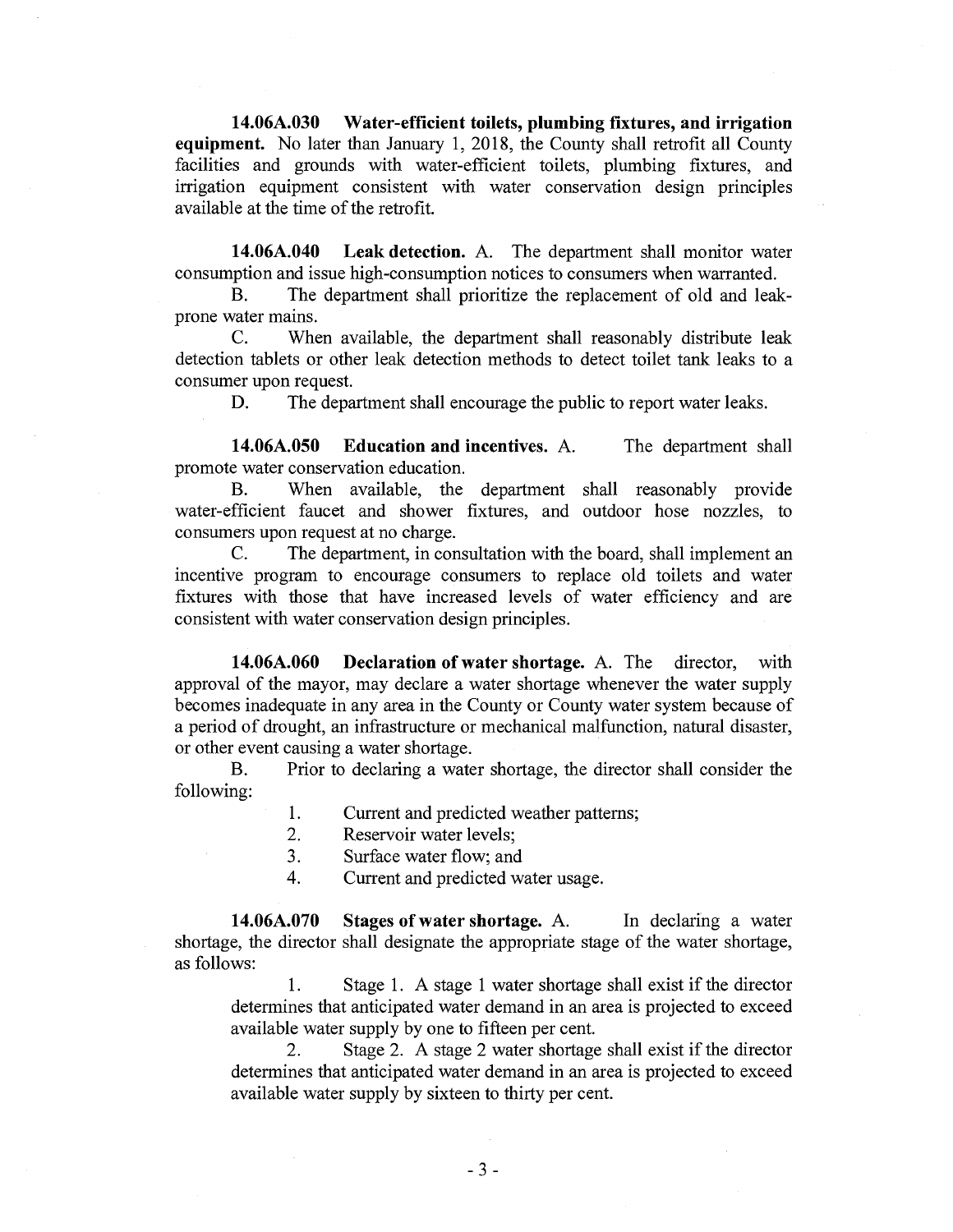3. Stage 3. A stage 3 water shortage shall exist if the director determines that anticipated water demand in an area is projected to exceed available water supply by thirty-one per cent or more. If a stage 3 water shortage is declared, the director may also apply other schedules, restrictions, or measures as follows:

a. Prohibit water usage during certain hours or days of the week;

b. Prohibit the use of water for irrigation, lawns, washing of vehicles, or other nonessential activities;

c. Prohibit the use of temporary construction meters and

d. Institute water shortage water rates as set forth in the annual budget.

B. Failure of a consumer to comply with any mandated water restriction may result in penalties established in section 14.06A.110.

**14.06A.080 Notice and publication of declaration of water shortage.**  A. A notice of declaration of water shortage shall be published in a newspaper of general circulation in the County once each week for as long as water shortage exists. Except during a stage 3 water shortage, the first notice of a water shortage shall be published at least seven calendar days prior to the beginning date of any water shortage.

B. Each water shortage notice shall state the duration of restrictions, the application of water shortage rates, and any other measures established by the director to control water usage.

C. A notice shall be published in a newspaper of general circulation in the County when a water shortage declaration stage changes or when the water shortage declaration ends.

D. To the extent possible, the department shall also notify consumers in the affected water system area of the water shortage declaration by regular United States mail; provided, that non-receipt of such mailed notice by any affected water consumer shall not affect nor invalidate the declaration of water shortage.

**14.06A.090 Agricultural consumers.** A. In the event of a water shortage declaration, agricultural water consumers shall be requested to reduce water consumption to the extent practicable, but shall not be required to implement any restrictions or mandates imposed by section 14.06A.070 for the first ninety days after publication in a newspaper of general circulation in the County.

B. After the ninety days provided in subsection (A), agricultural consumers shall be subject to the same provisions as other consumers.

**14.06A.100 Exemptions.** Any area affected by a water shortage due to infrastructure or mechanical malfunction caused by human error shall be exempt from any water shortage water rate increases.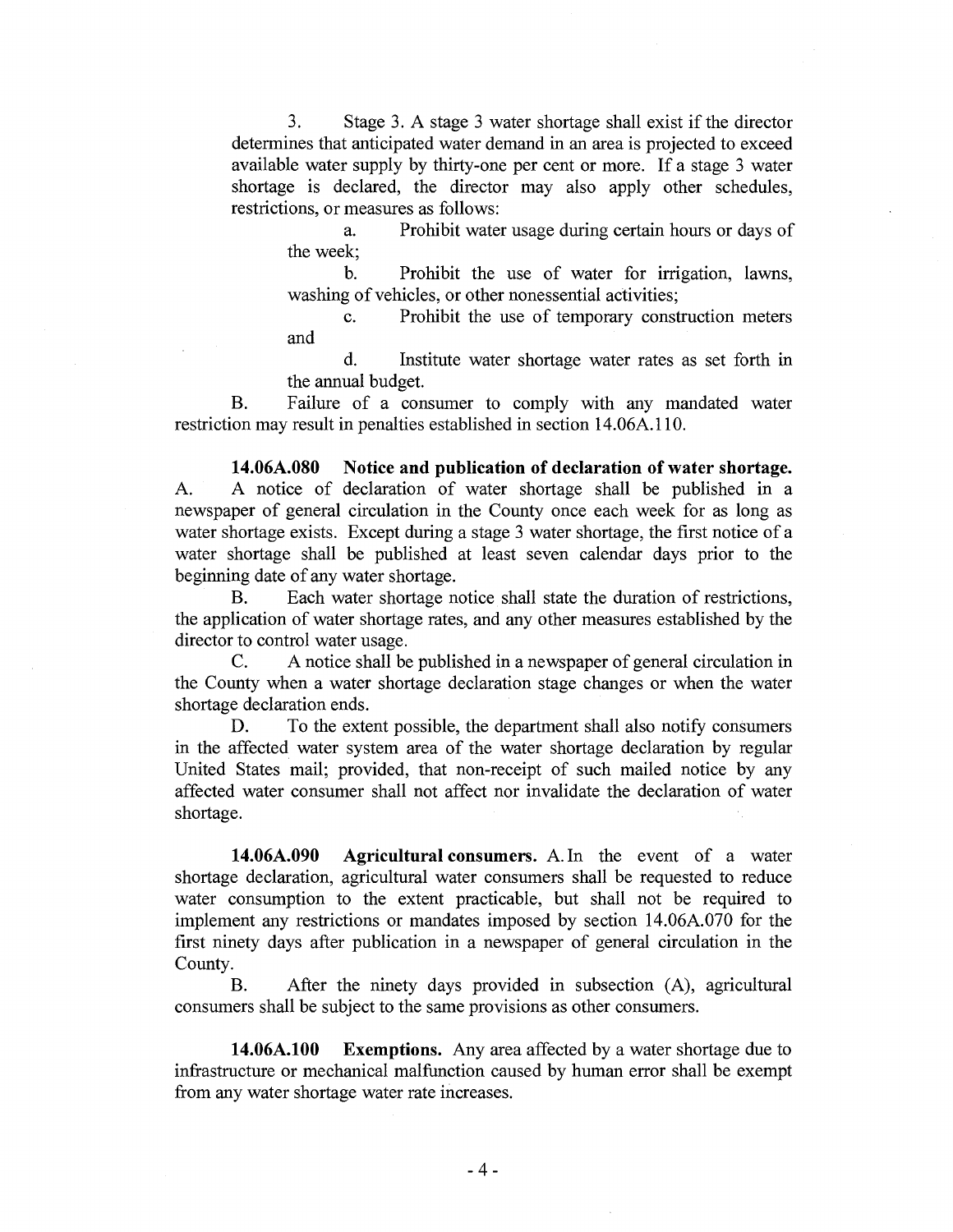**14.06A.11 Violation-penalty.** A. Any consumer violating the schedules, restrictions, or measures established by the director pursuant to this chapter may be charged with a violation and, upon conviction thereof, shall be subject to a fine of not more than \$500 for each violation.

B. The water meter of any consumer who has been convicted in accordance with subsection A, and has subsequently been charged with another violation of any schedule, restriction, or measure established by the director pursuant to this chapter, may be removed by the director, subject to the opportunity to appeal such water meter removal to the board pursuant to chapter 14.11 of this title.

C. Any water meter removed pursuant to this chapter and thereafter reinstalled shall be subject to a \$100 reinstallment fee.

**14.06A.120 Review.** A. The council shall review this chapter beginning

January 1, 2017, and every three years thereafter.

B. As part of the review, the director shall provide a report to the council on the status of this chapter and shall include a list of water shortage declarations explaining the following:

1. The areas affected by each water shortage declaration;<br>2. The duration of each water shortage declaration; and

The duration of each water shortage declaration; and

3. The restrictions imposed."

SECTION 6. Material to be repealed is bracketed. New material is underscored. In

printing this bill, the County Clerk need not include the brackets, the bracketed material, or the

underscoring.

SECTION 7. This ordinance shall take effect upon its approval.

## APPROVED AS TO FORM AND LEGALITY:

Department of the Corporation Counsel County of Maui